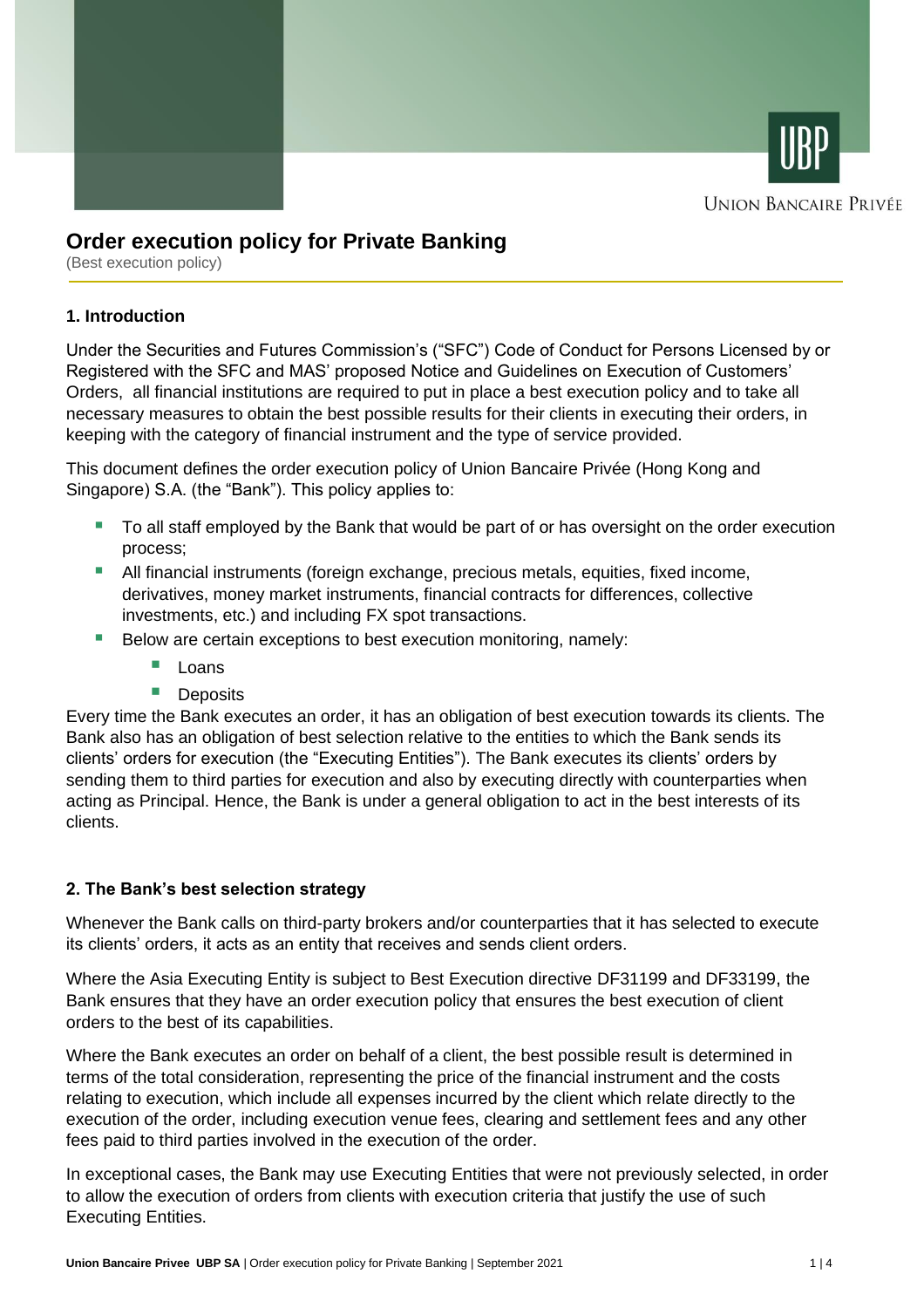



**UNION BANCAIRE PRIVÉE** 

In selecting Executing Entities, the Bank takes the following into consideration:

- The legal or contractual obligation of reviewing / signing execution-related agreements such as ISDA, CSA, GMRA, SLBA etc the content of the Executing Entities' best execution policy or equivalent document and the factors they take into account to obtain the best execution for clients. These factors include price, cost, speed, likelihood of execution and settlement, size, type or any other consideration relating to order execution;
- the methodology used by Executing Entities to determine the importance of the order execution factors in view of the Executing Entities' experience and judgement. This methodology must take into account the client's characteristics, including the client's categorisation as an Accredited Investors and Professional Investors client; the characteristics of the client's order, including the fact that the order involves a securities financing transaction; the characteristics of the financial instruments involved in the order; and the characteristics of the execution platforms to which this order may be routed;
- the compatibility of the Executing Entities' chosen execution criteria with those contained in this policy;
- **■** whether the Executing Entity verifies the fairness of the price offered to the client, by gathering market data used to estimate the product's price and, if possible, by comparing it to similar or comparable products;
- the Executing Entities' processes, methods and decisions that result in their executing a client order in a certain way; and the financial situation of the Executing Entities;
- the Executing Entities' internal control processes and systems for its best execution procedures;
- the fees charged by the Executing Entities; and the Executing Entities' reputation in a given market or financial sector;
- clearing and settlement capabilities; and access to markets and distribution networks. With regard to the orders sent to them, the Executing Entities selected by the Bank may execute client orders:
	- over the counter (OTC); or
	- **■** by sending the order to any other entity for execution, in which case those Executing Entities will be able to use one of the aforementioned execution methods.

As a general rule, all client orders received by the Bank are sent to the Execution Desk of Union Bancaire Privée, UBP SA (hereinafter "Union Bancaire Privée, UBP SA Singapore Branch") for execution.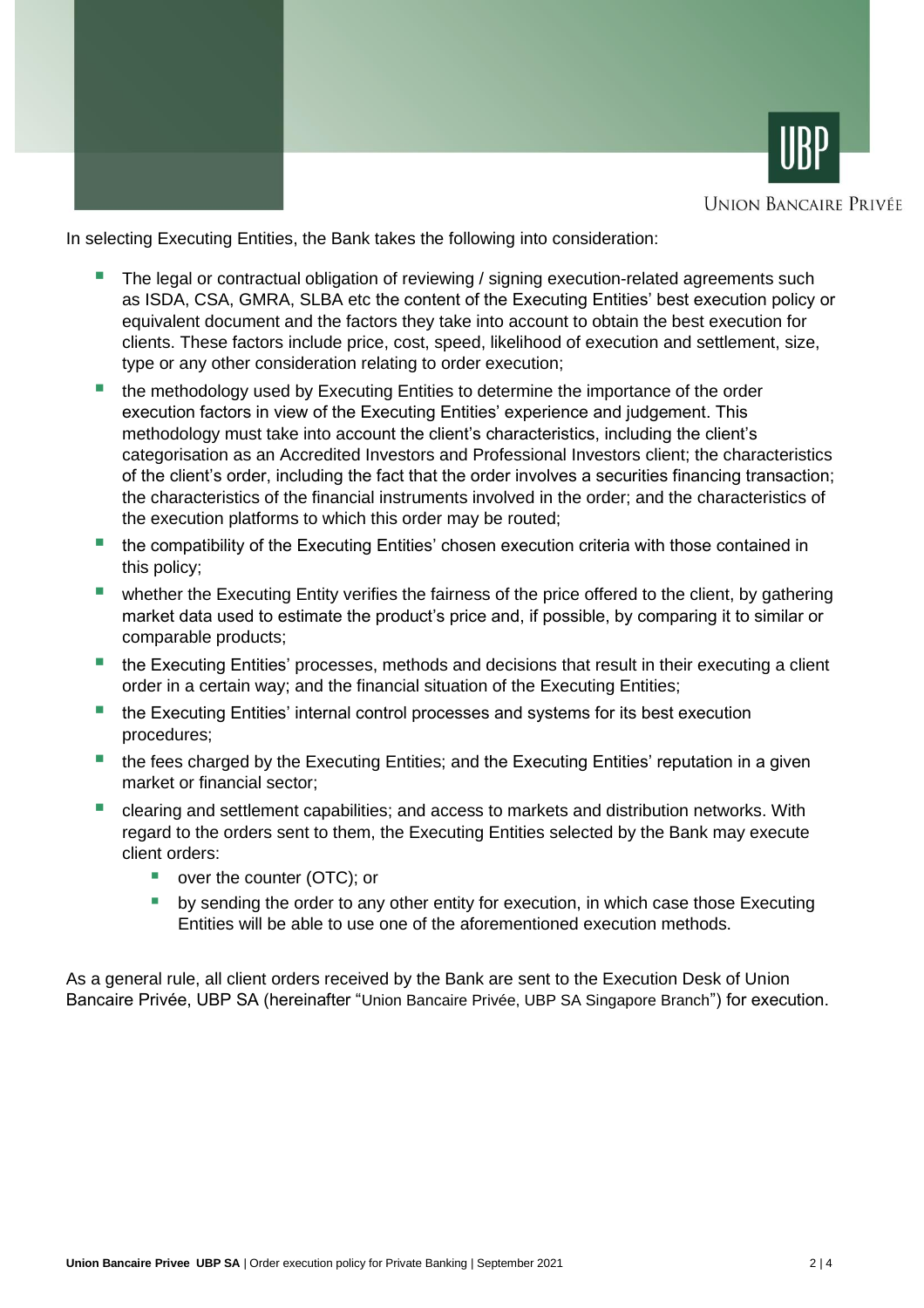



## **3. Executing Entity**

Depending on the types of financial instruments involved, the Executing Entity will select different counterparties.

The following methods will be used:

- For unlisted derivatives: UBP SA or selected third-party brokers;
- For forex: UBP SA.
- **E** Listed Instruments: Selected third-party brokers
- Structured Products: UBP SA or selected third-party brokers
- OTC products: Selected third-party brokers

The Executing Entity must take care to obtain in most cases the best possible result in executing client orders by using the platforms mentioned in their execution policy.

For FX trades where the Bank acts as Principal, client orders are executed in the market by the Bank directly with the counterparties and no brokers are involved. For such trades, The Bank faces the counterparty directly and for the client, Bank acts as the Executing Entity.

### **4. Reporting requirements**

Upon a client's reasonable request, the Bank shall provide its clients with information on the Executing Entities with which orders are placed or to which the firm sends orders for execution.

### **5. Specific instructions / Carve outs**

It is important to emphasise that, if a client gives specific instructions for the execution of an order (e.g. if the client asks for a limit order or a specific execution venue), the order is carried out in accordance with the client's instructions.

Any specific instructions given by the client to the Bank for the execution of an order may prevent the Bank from taking all the steps defined in its order-execution policy to obtain the best possible results for clients.

Decisions regarding transaction criteria (such as price, counterparty, venue, time and size) by clients who have "direct market access" are considered to be specific instructions given to the Bank.

In some cases, especially where the processing of a client order requires specific know-how, the Bank will call on sophisticated counterparties with the required expertise.

When processing a client order, the Bank informs the client, as quickly as possible, of any significant problems likely to affect successful order execution.

When UBP relies on single broker for execution (for e.g. order execution on restricted currencies and Certificate of Deposits), necessary disclosures where applicable should be made to clients.